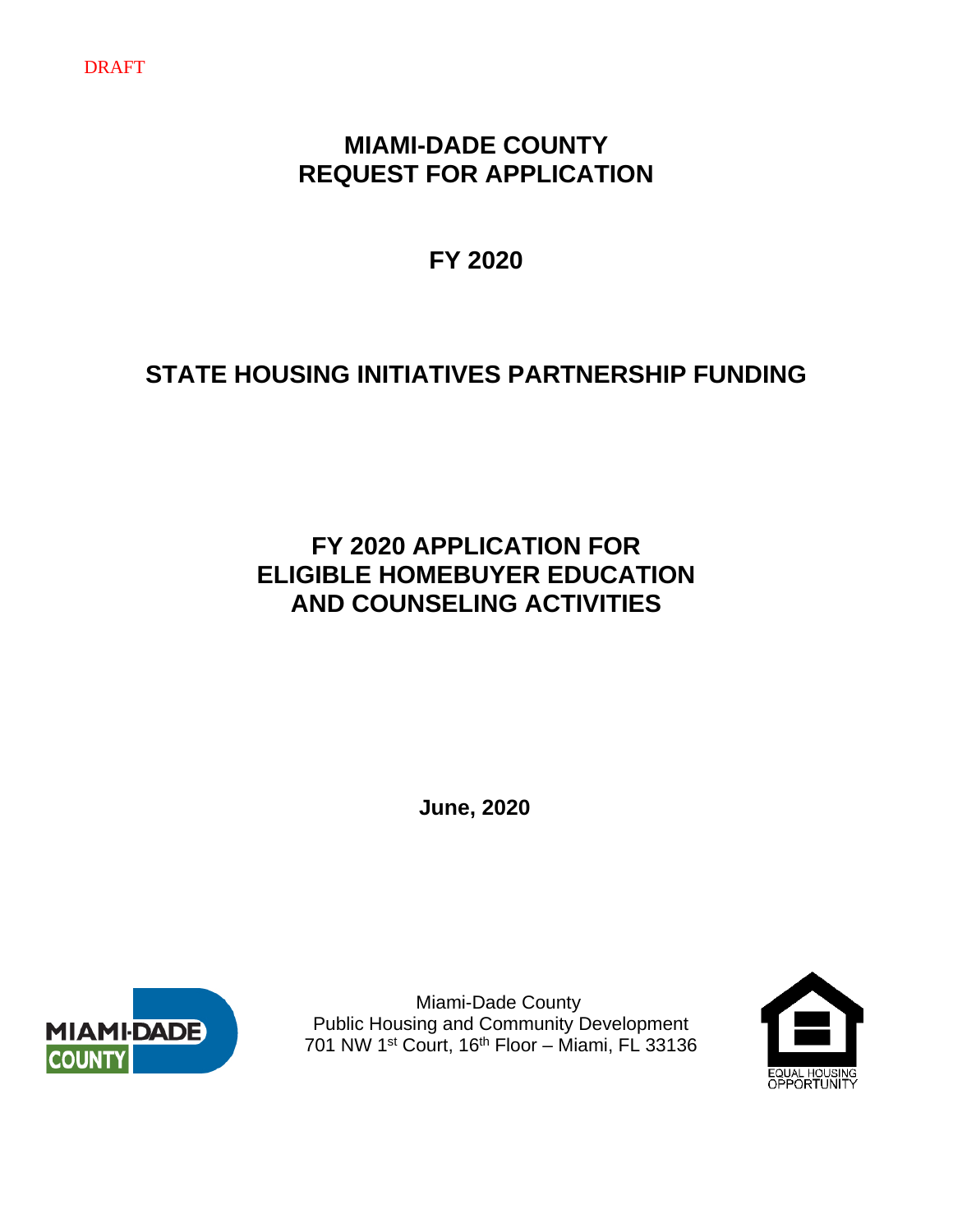**Carlos A. Gimenez**  *Mayor* 

# **BOARD OF COUNTY COMMISSIONERS**

**Audrey M. Edmonson** *Chairwoman* 

> **Rebeca Sosa** *Vice Chairwoman*

**Barbara J. Jordan** 

*District 1*

**Jean Monestime**  *District 2*

**Audrey M. Edmonson**  *District 3*

**Sally A. Heyman**  *District 4*

**Eileen Higgins**  *District 5*

**Rebeca Sosa**  *District 6*

**Xavier L. Suarez**  *District 7* 

 **Daniella Levine Cava**  *District 8*

 **Dennis C. Moss**  *District 9*

 **Senator Javier D. Souto**  *District 10*

 **Joe A. Martinez**  *District 11*

 **José "Pepe" Diaz**  *District 12*

 **Esteban L. Bovo, Jr.**  *District 13*

**Harvey Ruvin**  *Clerk of Courts* 

**Pedro Garcia**  *Property Appraiser*

**Abigail Price-Williams**  *County Attorney*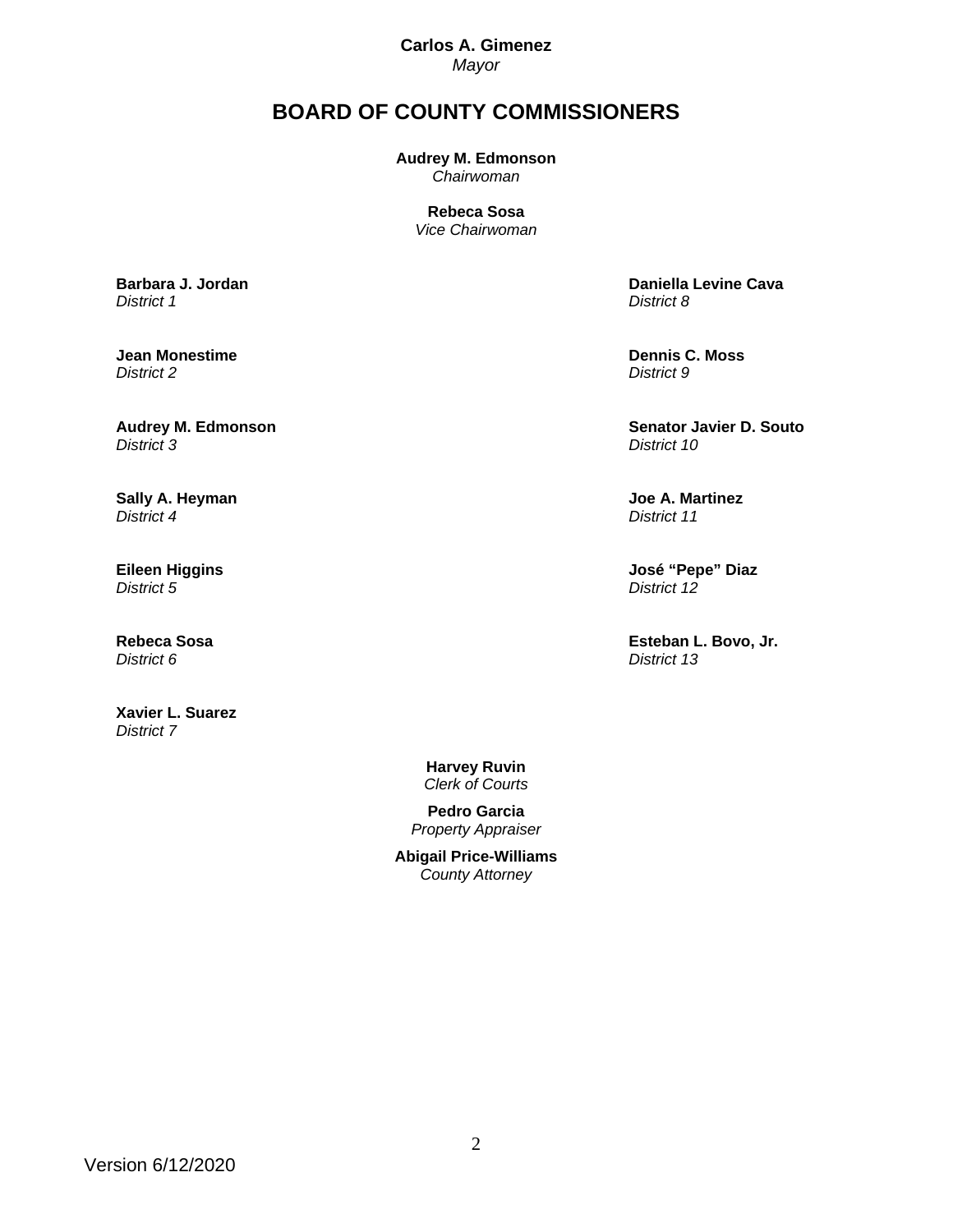# **\*\*\* APPLICATION DISCLAIMER \*\*\***

Updates to the FY 2020 RFA will be posted on the Department of Public Housing and Community Development (PHCD) website. Applicants should periodically check the website for potential changes in<br>funding availability, submission dates or requirements: funding availability, submission dates or requirements: https://www8.miamidade.gov/global/housing/requests.page

Miami-Dade County and its Department of Public Housing and Community Development does not discriminate based on race, sex, color, religion, marital status, national origin, disability, ancestry, sexual orientation, age, pregnancy or familial status in the access to, admissions to, or employment in, housing programs or activities. If you need a sign language interpreter or materials in accessible format for this event, call 786-469-2155 at least five days in advance. TDD/TTY users may contact the Florida Relay Service at 800-955-8771.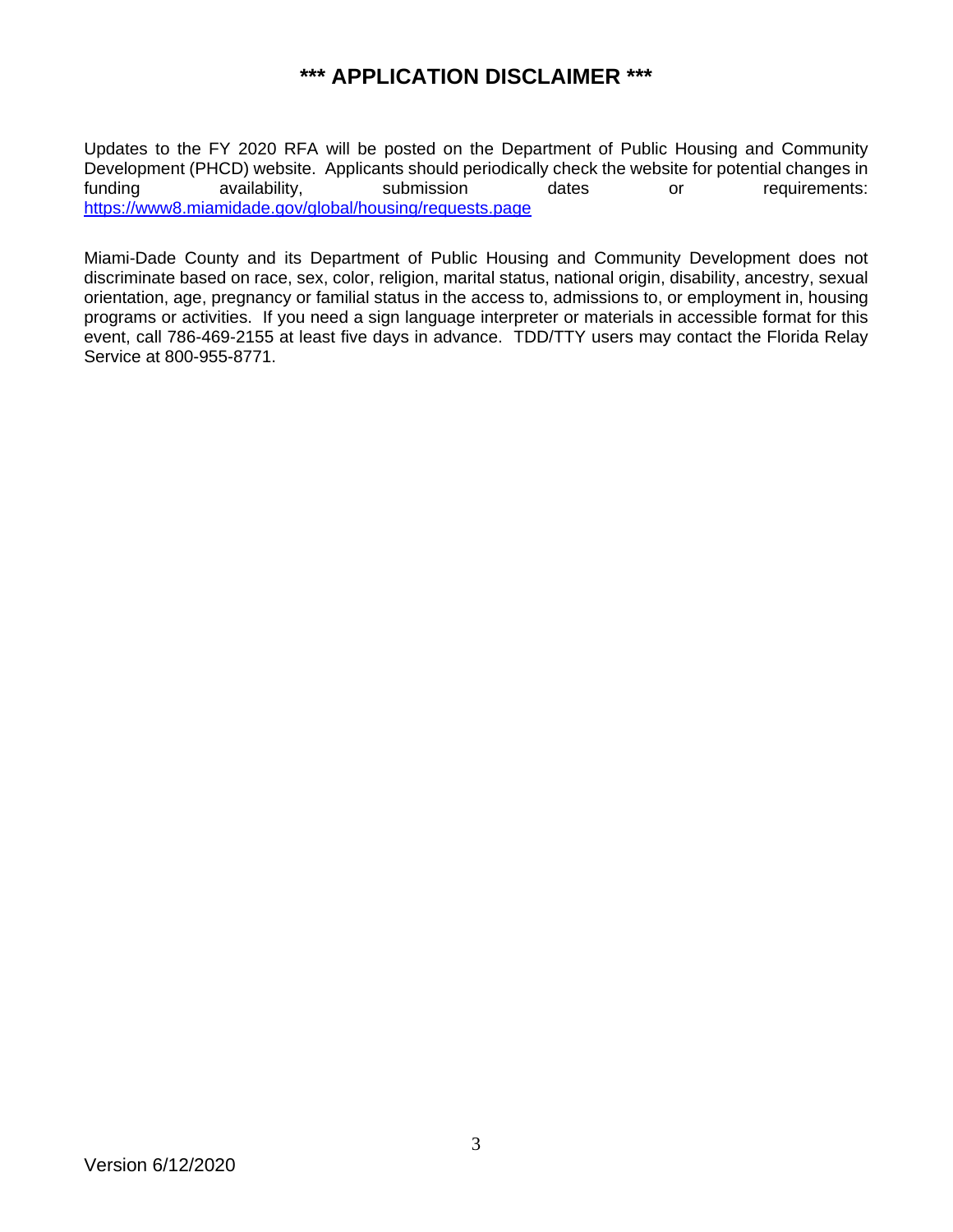# **MIAMI-DADE COUNTY**  FY 2020 REQUEST FOR APPLICATIONS (RFA) **STATE HOUSING INITIATIVES PARTNERSHIP PROGRAM FUNDING (SHIP)**  TABLE OF CONTENTS

## THE COMPLETE FY 2020 RFA CAN BE FOUND ONLINE AT https://www8.miamidade.gov/global/housing/requests.page

|                                                     | Page 1  |
|-----------------------------------------------------|---------|
|                                                     | Page 2  |
|                                                     | Page 3  |
|                                                     | Page 5  |
|                                                     | Page 6  |
|                                                     | Page 8  |
|                                                     | Page 10 |
|                                                     | Page 12 |
|                                                     | Page 13 |
|                                                     | Page 14 |
|                                                     | Page 15 |
| HOMEOWNER EDUCATION AND COUNSELING SCORING CRITERIA | Page 17 |
|                                                     | Page 19 |
|                                                     | Page 20 |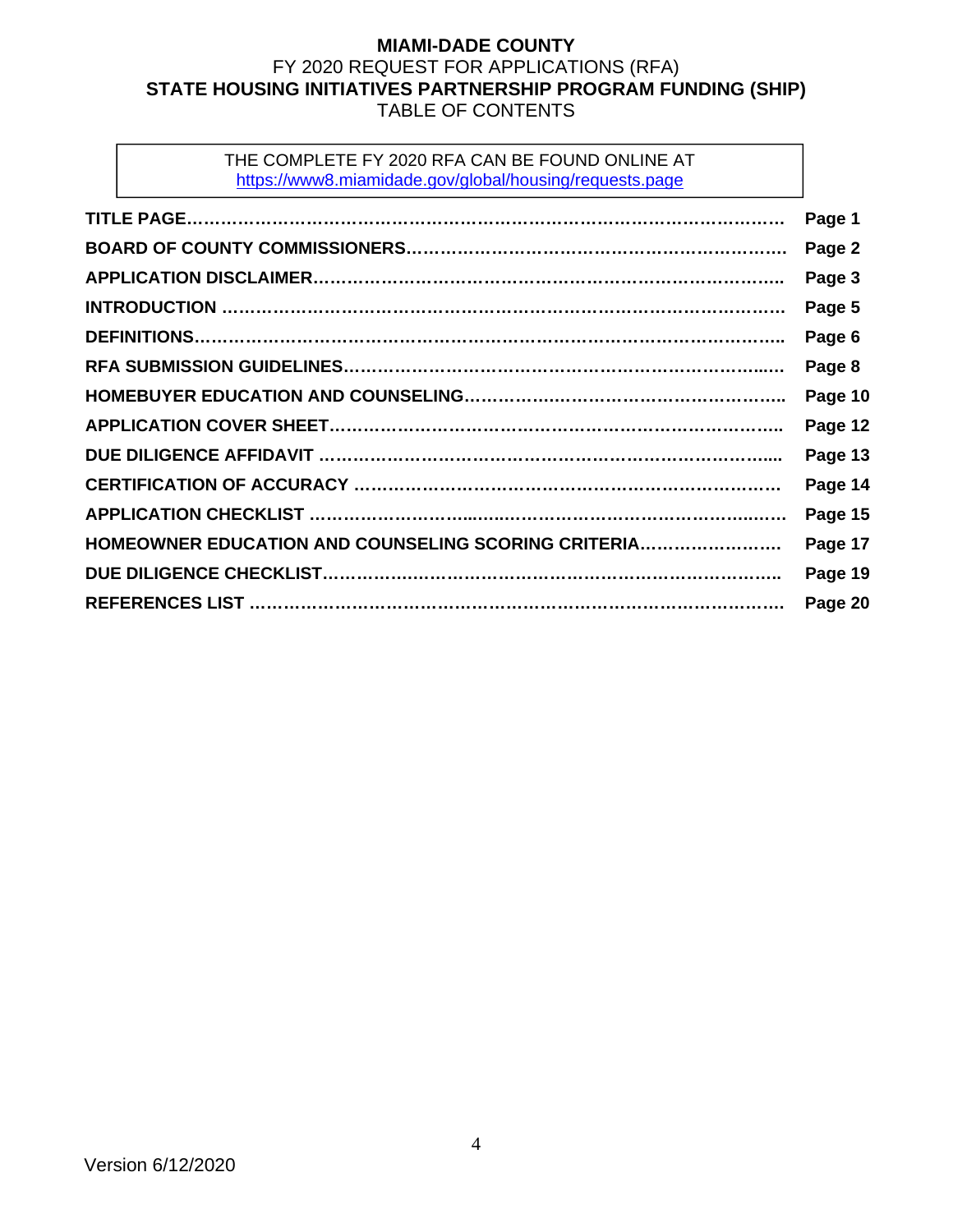# **MIAMI-DADE COUNTY FY 2020 REQUEST FOR APPLICATION STATE HOUSING INITIATIVES PARTNERSHIP FUNDING (SHIP)**

# **SECTION A**

#### **Introduction**

Miami-Dade County, through the Department of Public Housing and Community Development (PHCD) is soliciting applications under this Request for Application (RFA) process to fund Homebuyer Education and Counseling activities with State Housing Initiatives Partnership (SHIP) funds.

Applicants that are qualified U.S. Department of Housing and Urban Development (HUD) approved counseling agencies, with a demonstrated ability to provide educational and counseling services to prospective homebuyers are encouraged to apply. Proof of HUD approval must be provided at the time of application to be considered for funding.

This RFA is seeking applications to address homebuyer education and counseling needs countywide, with funding amounts listed below. **The maximum amount that applicants may request is \$200,000**. In the event that an applicant has not spent prior year SHIP funds, PHCD reserves the right to lower the 2020 funding recommendation to ensure that no entity has more than \$200,000 at any time, to ensure funding availability to multiple entities.

Please note points will **only** be awarded when supporting documentation outlined in the Application Checklist is **both accurately labeled and attached to your electronic application**. **Points will not be awarded in cases where supporting documentation is inaccurately labeled or uploaded and/or attached to the wrong question.** 

| <b>Eligible Program Activity</b>   | <b>SHIP Total Funding Amount Available</b> |
|------------------------------------|--------------------------------------------|
| Homebuyer Education and Counseling | \$1,200,000                                |

**NOTE: In the event that two or more applications receive the same score, and funds are not available to fund the applications fully, PHCD may make allocation recommendations for those applications for less than what was requested in those applications.**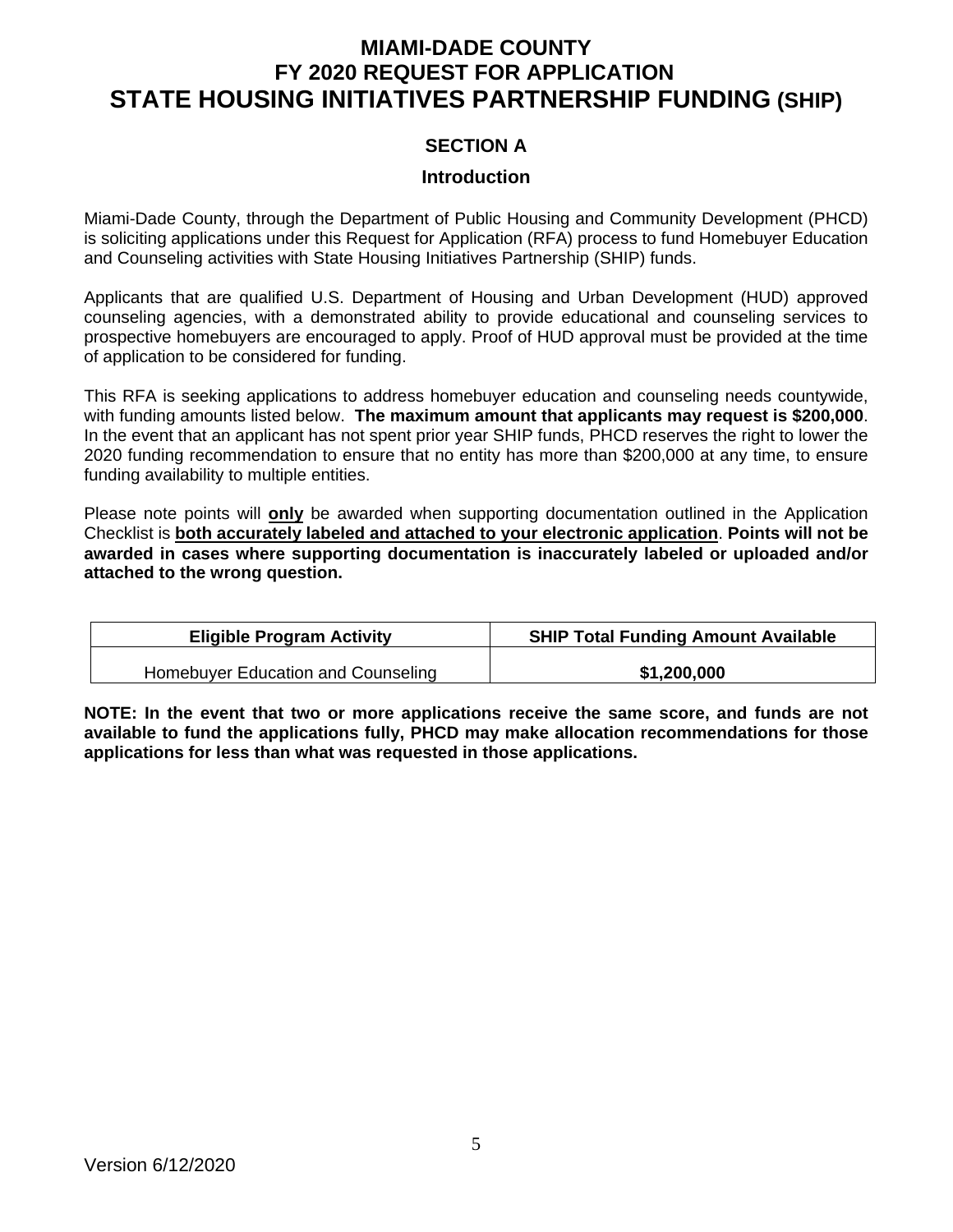# **SECTION B**

### **Definitions**

**Applicant:** Organization submitting an application for funding.

**Application Checklist:** Forms identifying documents required to complete this application. **Applications lacking items and/or criteria needed to meet minimum threshold will be deemed non-responsive and will not be scored.** 

**Audited Financial Statements:** Financial Statements that have been prepared in accordance with Generally Accepted Accounting Principles (GAAP) and that have been audited by an independent third party certified public accountant in accordance with generally accepted auditing standards.

**Certified Financial Statements:** Financial statements to include, but not limited to, balance sheet, income statement, and statement of cash flows that have been prepared and certified by an independent third party certified public accountant in accordance with GAAP.

**Disabled Household:** Any moderate, low, very low or extremely low income household that has one or more persons who (a) have a physical impairment or mental impairment that substantially limits one or more major life components; (b) have a record of such impairment; or (c) are regarded as having such an impairment in accordance with the Federal Fair Housing Act and Chapter 11A of the Code of Miami-Dade County.

**Elderly Housing:** As determined by HUD is a dwelling that is specifically designed for and occupied by an elderly person under a Federal, State, or local government program; or is occupied solely by persons who are 62 or older; or a dwelling that houses at least one person who is 55 or older in at least 80% of the occupied units, and adheres to a policy that demonstrates intent to house persons who are 55 or older per the Housing for Older Persons Act of 1995. Miami-Dade County's elderly housing set-aside is for persons age 55 or older per Resolution No. R-780-15.

**Financial Beneficiary:** One who is to receive a financial benefit from the proceeds of development cost (including deferred fees). This definition includes any party which meets the above criteria, such as the Developer and its principals and principals of the applicant entity. This definition does not include third party lenders, Housing Credit (HC) Syndicators, Credit Enhancers who are regulated by a state or federal agency.

**Firm Commitment:** Match/leverage funds must be explicit, in writing and signed by a person authorized to make the commitment, e.g., applicants MUST show proof of subsidy, such as an award letter or invitation to underwriting from the Florida Housing Finance Corporation (FHFC) or a board approved allocation. The commitment must indicate the total dollar value of the commitment and must be valid through financial closing of the project. It must be supported by evidence of funding ability from an industry recognized financial institution and show evidence of initial underwriting by the lender or from a financial source determined through documented evidence to be able to support the commitment. Final decisions on the issue of "firm commitment" shall be made by PHCD.

**HUD Certified Housing Counselor:** As defined in 24 CFR Part 214.3, a housing counselor who has passed the HUD Certification examination, works for a participating agency, and is certified by HUD as competent to provide housing counseling services.

**Income Levels:** An individual or family's economic means based on Area Median Income (AMI) standards.

Moderate Income is above 80% AMI to 140% of AMI

Version 6/12/2020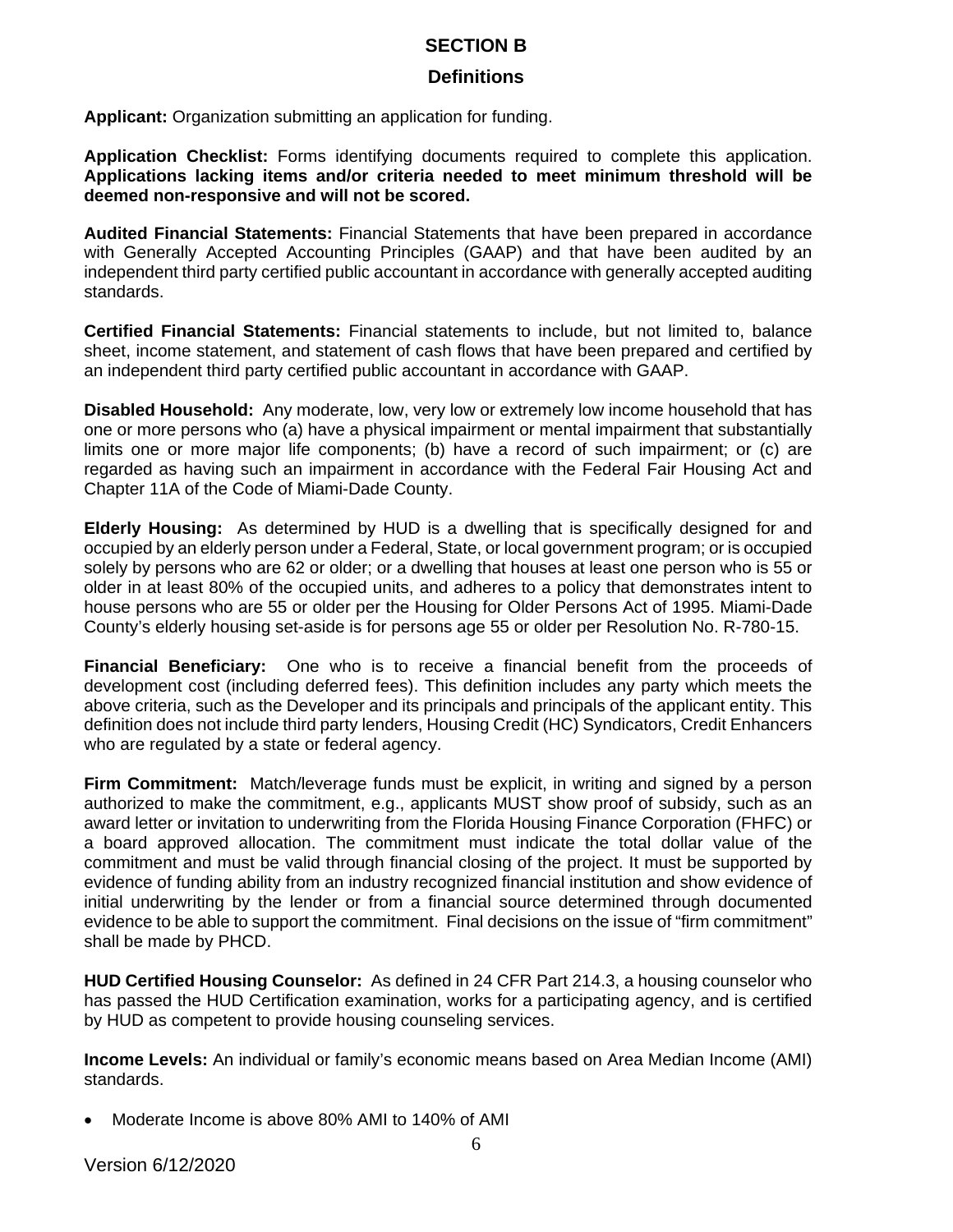- Workforce Housing Income levels are above 60% and up to 140% of AMI
- Low–Income is no more than 80% of AMI
- Very Low–Income is no more than 50% of AMI or lower
- Extremely Low-Income is no more than 33% of AMI or lower (or as more specifically defined in FHFC guidelines.)

**Intermediary:** As defined in 24 CFR Part 214.3, a HUD-approved organization that provides housing counseling services indirectly through its branches or affiliates, for whom it exercises control over the quality and type of housing counseling services rendered.

**Minimum Threshold Requirements:** Requirements that must be satisfied for the application to be responsive. Per Resolution No. R-630-13, applicants are required to provide a detailed project budget, sources and uses statement, certifications as to past defaults on agreements with Non-County sources and clear a due diligence check prior to funding commitment. The applicant must have firm commitments of all project funding. A report of Due Diligence findings will be submitted to the Board of County Commissioners. **Applications lacking any items and/or criteria needed to meet minimum threshold will be deemed non-responsive and will not be scored.** 

**PHCD:** Miami-Dade County Department of Public Housing and Community Development or predecessor or successor department.

**Principal:** An applicant, any general partner of an applicant, and any officer, director, or any shareholder of any applicant or shareholder of any general partner of an applicant.

**Special Needs Population:** A resident or a family member that is considered to be homeless, a survivor of domestic violence, a person with an emotional, mental or physical disability or youth aging out of foster care. These households require initial, intermittent or ongoing supportive services from one or more community-based service providers or long term care program.

**Sponsor:** Means any individual, association, corporation, joint venture, partnership, trust, local government, or other legal entity or any combination thereof which, has been approved by the corporation as qualified to own, construct, acquire, rehabilitate, reconstruct, operate, lease, manage or maintain a project; and except for a local government, has agreed to subject itself to the regulatory powers of the corporation.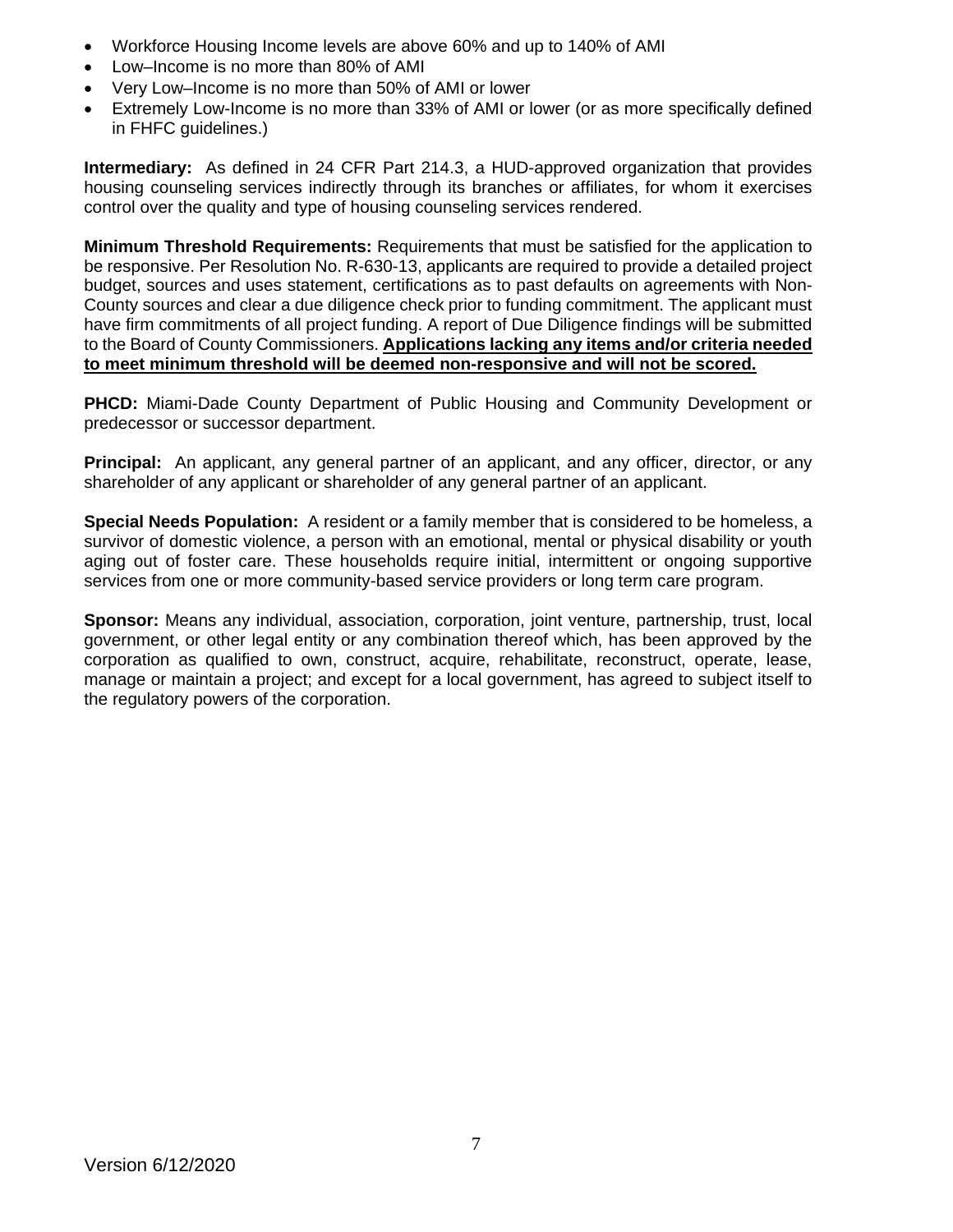# **SECTION C**

# **Submission Guidelines**

Applicants must submit an Online Application using our grants management system, ZoomGrants. A direct access link will be available on PHCD's webpage. Each entity may only submit one application, which may provide multiple service locations within Miami-Dade County.

For applicants with multiple service locations, the main branch must be located in Miami-Dade County.

All proposals must be submitted in the legal name of the limited partnership, corporation, or entity.

Applicants must score minimum of 70 points to be considered for a funding recommendation.

Applicants must upload all affidavits, supporting and evidence documents to meet threshold requirements.

Points will only be awarded when supporting documentation outlined in the Application Checklist is attached to your *electronic application*. If supporting documentation is too large for upload, applicant may upload attachments in multiple submissions.

#### Points will only be awarded when **requisite supporting documentation is provided for corresponding questions**.

Supporting documentation must be uploaded as attachments. Applicants must use a cover sheet identifying the EACH attachment separately.

Coversheets must be accurately labeled, match attached documentation AND corresponding questions. **Points will not be awarded in cases where supporting documentation is inaccurately labeled or uploaded and/or attached to the wrong question.**

Scoring Committee members will review and score all questions separately and ONLY consider documentation that has been correctly uploaded and labeled for specified corresponding questions.

For purposes of this RFA, the application period is **TBD.** The grants management system will not allow applicants to apply after the application deadline. The Clerk of Courts will not receive accompanying supporting documentation after the application deadline.

Faxed applications will not be accepted.

Applications must comply with all requirements of this RFA. Applications that are incomplete or have deficiencies and or errors will be submitted to the County Attorney's Office for legal review and determination of responsiveness.

No changes or additions to applications will be accepted after the application deadline.

Applications for this RFA will not be accepted anywhere other than the online grants management system.

Applications not submitted using the online grants management system WILL NOT be scored.

Miami-Dade County will not fund an entity or an affiliate with outstanding defaulted loans, debarment actions or any other legal encumbrances with the County, State of Florida, or Federal programs regardless of the merits of the submitted proposal.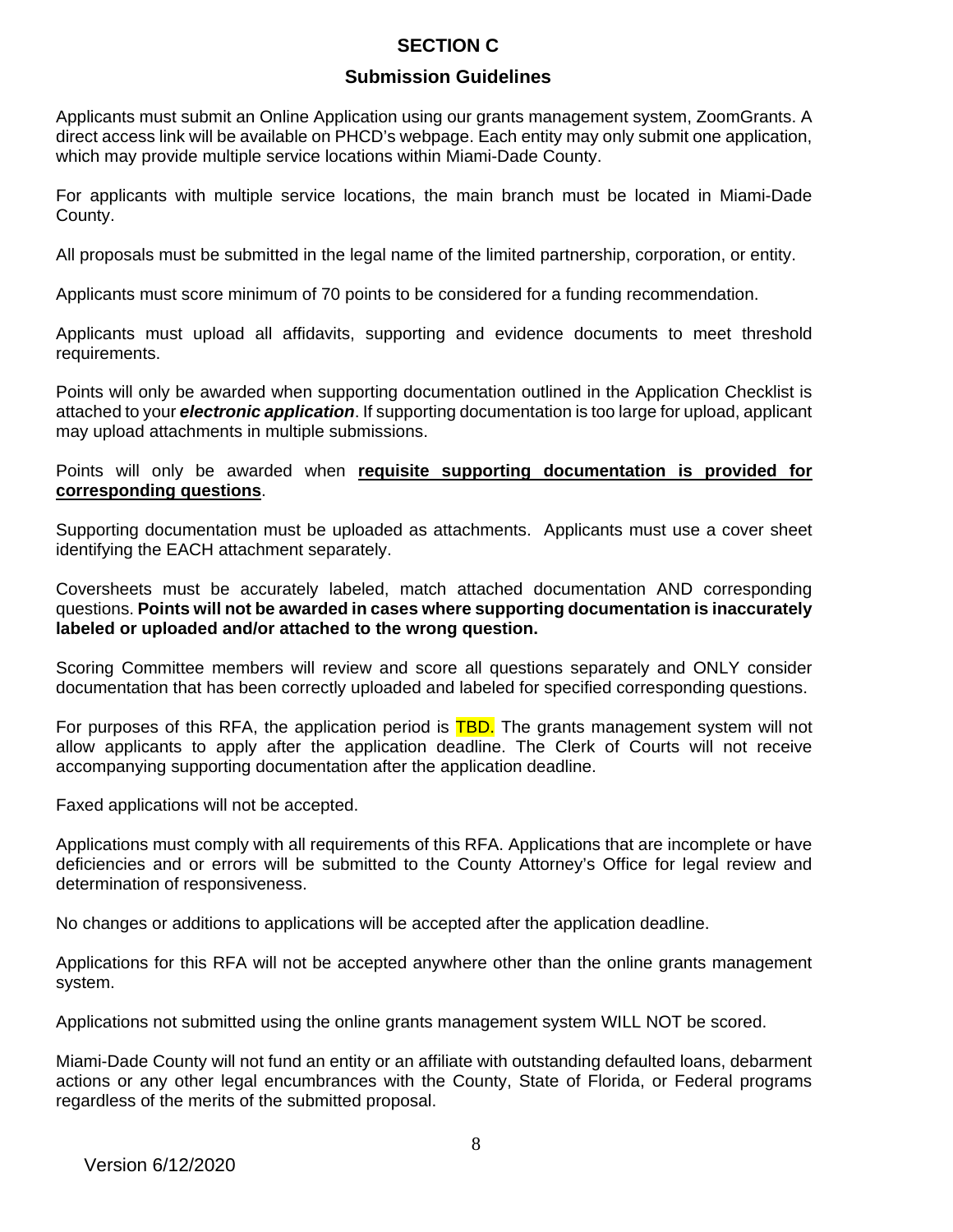An applicant may be disqualified from consideration for funding in this RFA based on poor performance or non-compliance on any other projects with PHCD.

PHCD will adhere to compliance guidelines pursuant to Resolution No. R-630-13 approved by the Miami-Dade County Board of County Commissioners on July 16, 2013, requiring PHCD to complete and report a Due Diligence investigation on all applicants using the Due Diligence Checklist. Unless expressly authorized by the County Mayor or the Mayor's designee (Resolution No. 630-13, Section 3), any entity NOT clearing the Due Diligence Investigation will NOT be recommended to the Board for funding.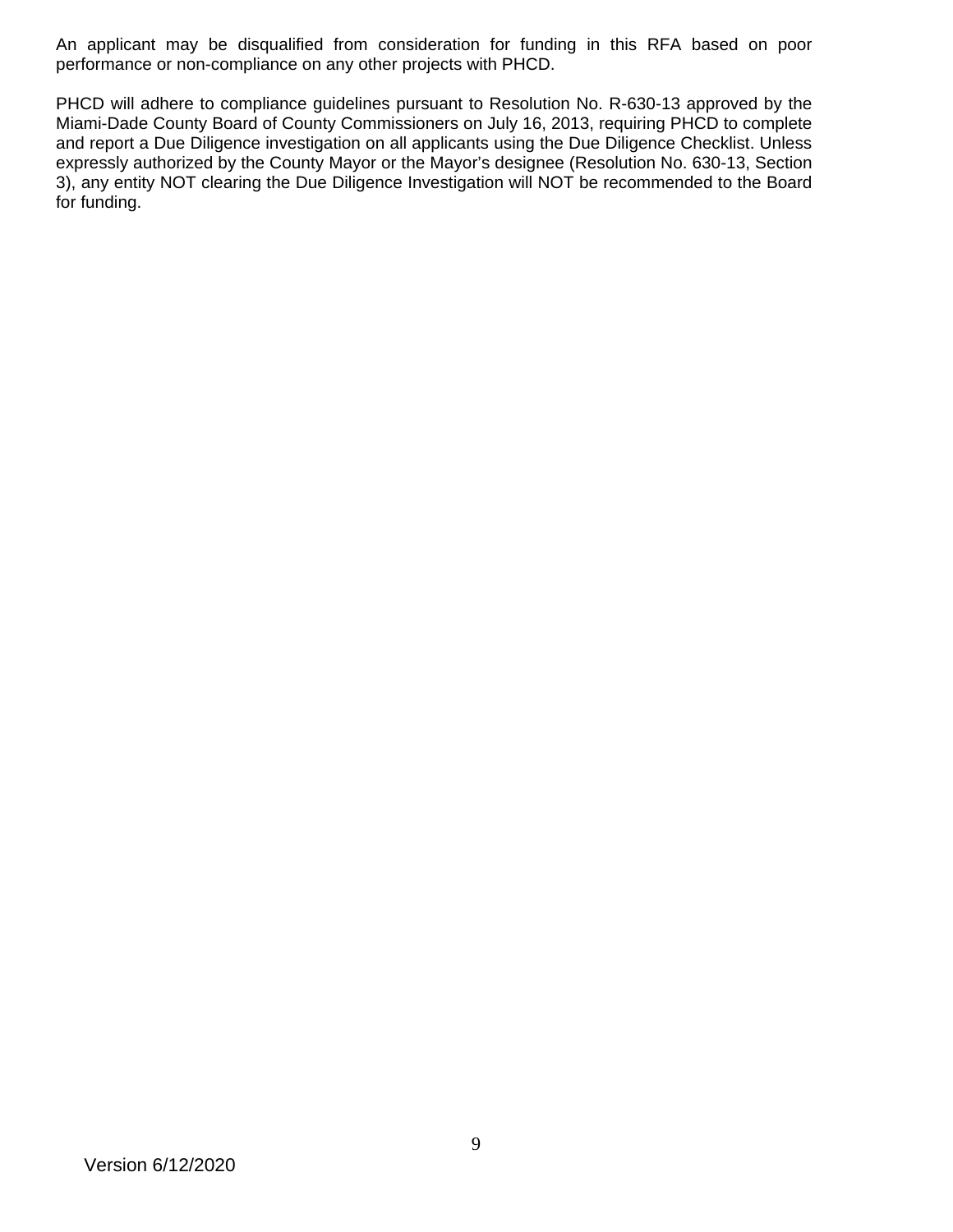# **SECTION D**

# **Homebuyer Education and Counseling**

The Department of Public Housing and Community Development (PHCD) is soliciting applications for Homebuyer Education and Counseling services from qualified U.S. Department of Housing and Urban Development (HUD) approved agencies. Applicants with a demonstrated ability to provide educational and counseling services to prospective homebuyers are encouraged to apply. Proof of HUD approval must be provided at the time of application to be considered for funding. Education and Counseling services must include the following topics:

- Financing
- Fair housing practices
- Credit counseling
- Budget and money management
- Financial literacy
- Selecting a neighborhood (schools, employment, transportation)
- Finding a home
- Negotiating a purchase price
- Home maintenance
- Mortgage approval process
- Post-closing education and counseling
- The importance of the housing inspections and repairs
- Foreclosure prevention counseling
- Special mortgage programs provided by private sector lenders and Miami-Dade County to assist first-time home buyers, persons with special needs, and those that will qualify by income

# **Minimum Threshold Requirements**

- Applicant/Agency must be a HUD approved Homebuyer Education and Counseling Agency.
- All counselors providing Homebuyer Education and Counseling training must be HUD certified. Proof of certification must be included in the application.
- Or, if the applicant/agency is participating with a HUD approved intermediary, documentation must be provided, to include:
	- A screen print verifying that the national or regional intermediary is on the list of HUD approved housing counseling agencies
	- A screen print verifying that the applicant/entity is listed as an affiliate or branch that is connected to the intermediary
	- A fully executed copy of the agreement between the parties, including all attachments
	- other verification of the connection of the applicant/entity and the intermediary, and any parent organizations
	- A HUD-certified counseling agency certificate.

#### **Applications lacking items and/or criteria needed to meet minimum threshold will be deemed nonresponsive and will not be scored.**

Points will **only** be awarded when supporting documentation outlined in the Application Checklist is **both accurately labeled and attached to your electronic application**. **Points will not be awarded in cases where supporting documentation is inaccurately labeled or uploaded and/or attached to the wrong question.** 

Supporting documentation for the agency's experience, professional affiliations, employee certifications, training materials, funding sources, program costs, marketing plans and client management system **is**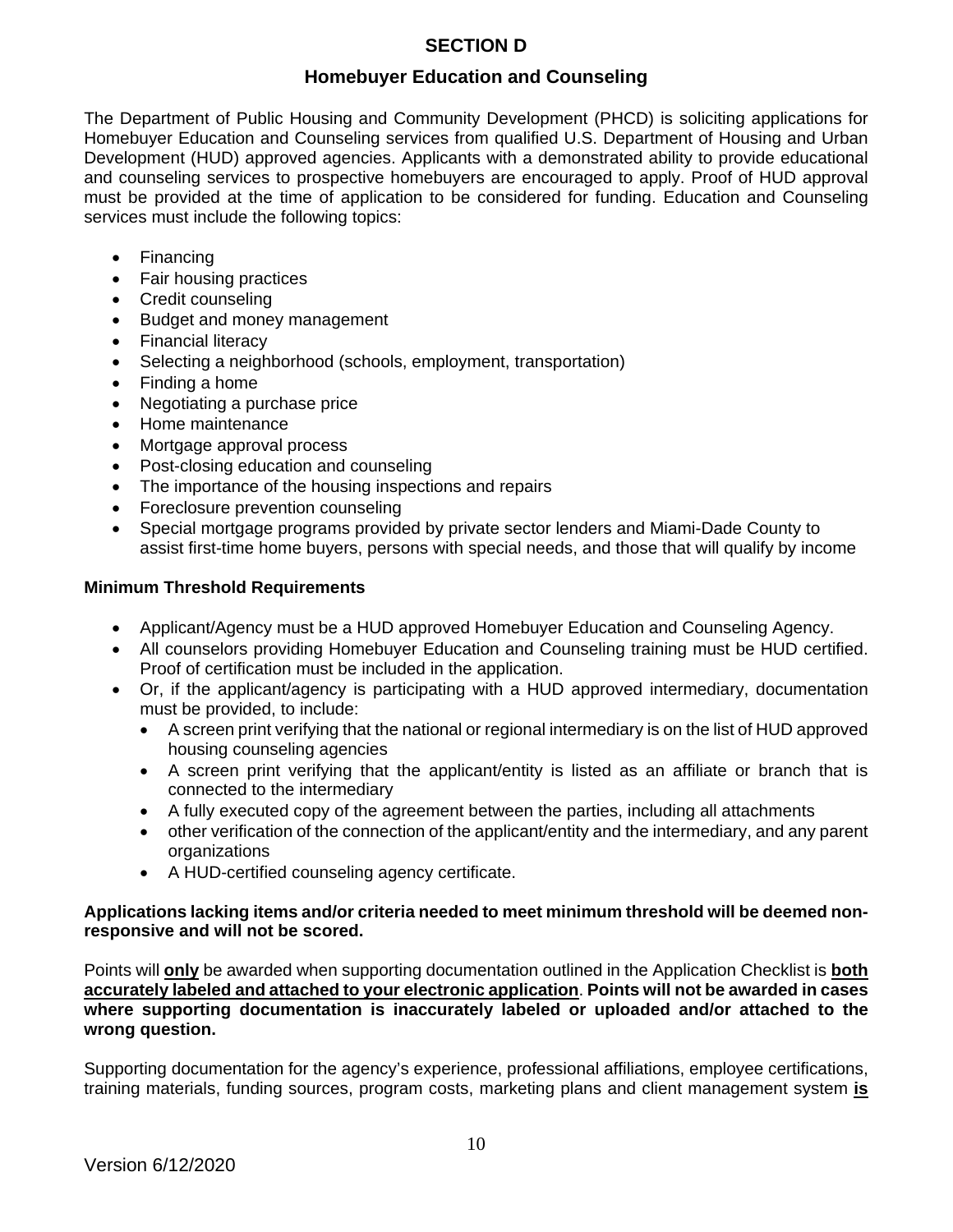#### **required to receive points in this application. The cost per client as indicated in the application will be the same cost per client reflected in the contract.**

The County will endeavor to distribute awarded funds in a *geographically equitable* manner, such that residents in the North, Central, and South shall have reasonable access to homebuyer education and counseling services. This policy seeks to achieve greater efficiencies in the provision of services and the expenditure of funds by eliminating the funding of multiple agencies that provide duplicative services in the same market area.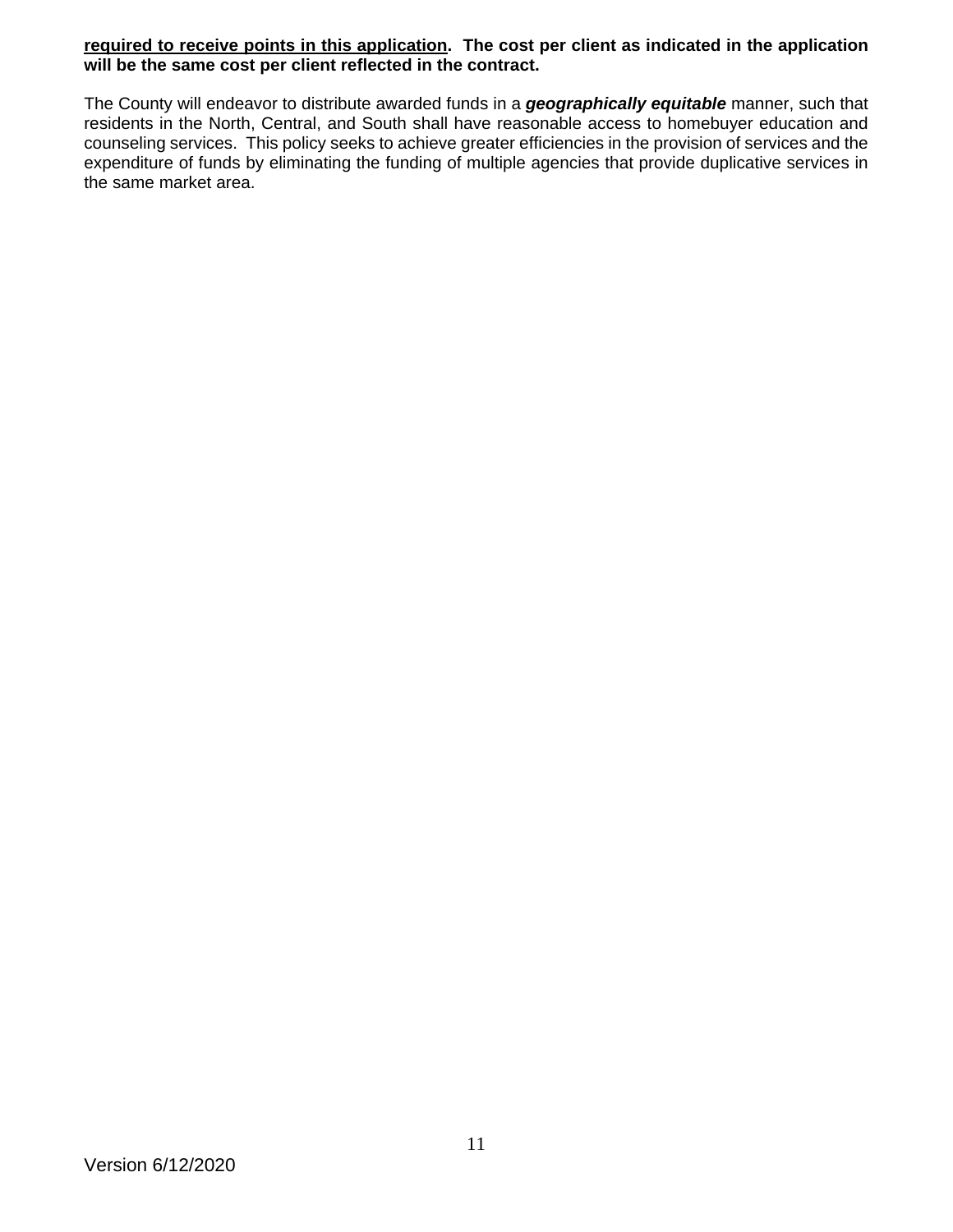# **HOMEBUYER EDUCATION AND COUNSELING APPLICATION**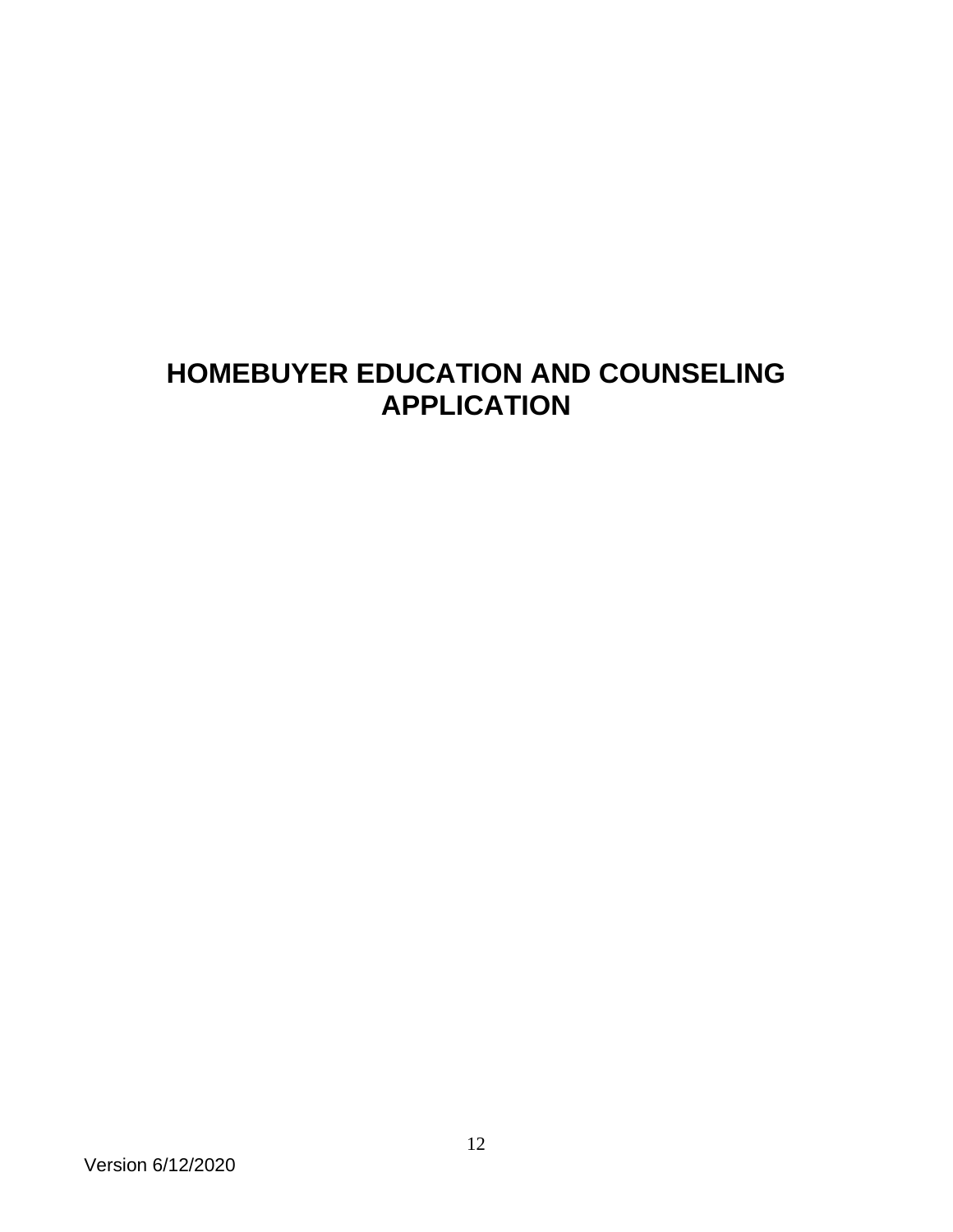### **APPLICATION COVER SHEET FY 2020 SHIP REQUEST FOR APPLICATION (RFA)**

| <b>ENTITY / APPLICANT INFORMATION:</b>                                                                                                       |                                                                                                                       |  |                                                                                                      |
|----------------------------------------------------------------------------------------------------------------------------------------------|-----------------------------------------------------------------------------------------------------------------------|--|------------------------------------------------------------------------------------------------------|
| Legal Name:                                                                                                                                  | <u> 1990 - Johann Barbara, martin amerikan basal dan berasal dalam basal dalam basal dalam basal dalam basal dala</u> |  |                                                                                                      |
|                                                                                                                                              |                                                                                                                       |  | Organization's Federal Tax or Employer Identification Number (TIN/FEIN): ___________________________ |
| Organization's Dun & Bradstreet D-U-N-S # (Required):                                                                                        |                                                                                                                       |  | To obtain DUNS #, please call 1.866.705.5711 or visit http://fedgov.dnb.com/webform                  |
|                                                                                                                                              |                                                                                                                       |  |                                                                                                      |
|                                                                                                                                              |                                                                                                                       |  |                                                                                                      |
|                                                                                                                                              |                                                                                                                       |  |                                                                                                      |
|                                                                                                                                              |                                                                                                                       |  | Zip+4 _________________________                                                                      |
| <b>ACTIVITY INFORMATION:</b>                                                                                                                 |                                                                                                                       |  |                                                                                                      |
|                                                                                                                                              |                                                                                                                       |  |                                                                                                      |
| <b>City City</b>                                                                                                                             |                                                                                                                       |  |                                                                                                      |
| If multiple sites are proposed, please attach a separate list including the address and Commission District that each<br>site is located in. |                                                                                                                       |  |                                                                                                      |
|                                                                                                                                              |                                                                                                                       |  | Category: _Homebuyer Education and Counseling_                                                       |
| <b>Activity Description:</b>                                                                                                                 |                                                                                                                       |  |                                                                                                      |
|                                                                                                                                              |                                                                                                                       |  |                                                                                                      |
| Funding Amount Requested:                                                                                                                    |                                                                                                                       |  |                                                                                                      |
|                                                                                                                                              |                                                                                                                       |  |                                                                                                      |

With my signature below, I attest to the accuracy of the information provided on this cover page. The information above summarizes my RFA 2020 application submission.

Signature: \_\_\_\_\_\_\_\_\_\_\_\_\_\_\_\_\_\_\_\_\_\_\_\_\_\_\_\_\_\_\_\_\_\_\_

| Name (printed): |  |
|-----------------|--|
|-----------------|--|

Date: \_\_\_\_\_\_\_\_\_\_\_\_\_\_\_\_\_\_\_\_\_\_\_\_\_\_\_\_\_\_\_\_\_\_\_\_\_\_\_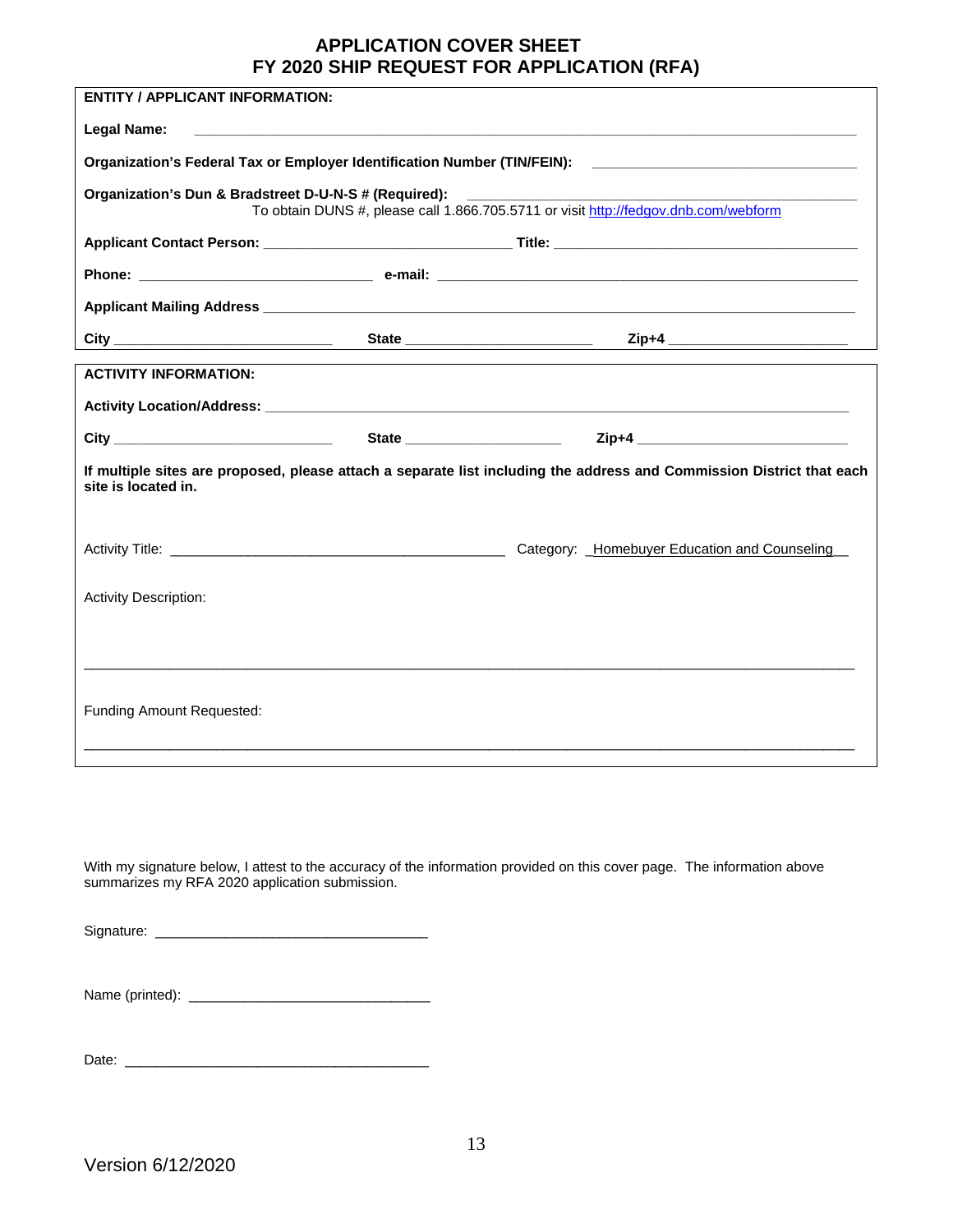

#### **PUBLIC HOUSING AND COMMUNITY DEVELOPMENT DUE DILIGENCE AFFIDAVIT**

| <b>Applicant Name:</b>   |  |
|--------------------------|--|
| <b>Address:</b>          |  |
| <b>Telephone Number:</b> |  |

Pursuant to Miami-Dade County Resolution No. R-630-13, the undersigned certifies, to the best of his or her knowledge and belief, that:

- 1. Within the past five (5) years, neither the Entity nor its directors, partners, principals, members or board members:
	- i. Have been sued by a funding source for breach of contract or failure to perform obligations under a contract;
	- ii. Have been cited by a funding source for non-compliance or default under a contract;
	- iii. Have been a defendant in a lawsuit based upon a contract with a funding source;
	- iv. Have been charged with a crime that is unresolved at the time of signing this document; have been convicted at any time of a crime of fraud or bribery; or have been convicted at any time of a criminal act in connection with any County program.

Please list any matters which prohibit the Entity from making certifications required and explain how the matters are being resolved (use separate sheet if necessary):

| <b>Applicant's Signature</b>                                                                                         | <b>Print Name</b>                          | Date |
|----------------------------------------------------------------------------------------------------------------------|--------------------------------------------|------|
| Subscribed and sworn to (or affirmed) before me this _________________ day of                                        |                                            |      |
|                                                                                                                      |                                            |      |
|                                                                                                                      |                                            |      |
| <u> 1999 - Jan James James Jan James James Jan James James Jan James James Jan James James Jan Jan James James J</u> |                                            |      |
| (Print or Stamp of Notary):                                                                                          | Expiration Date: _________________________ |      |
| Notary Public – State of __________________                                                                          | <b>Notary Seal:</b>                        |      |

This material is available in an accessible format upon request. CD/60/31516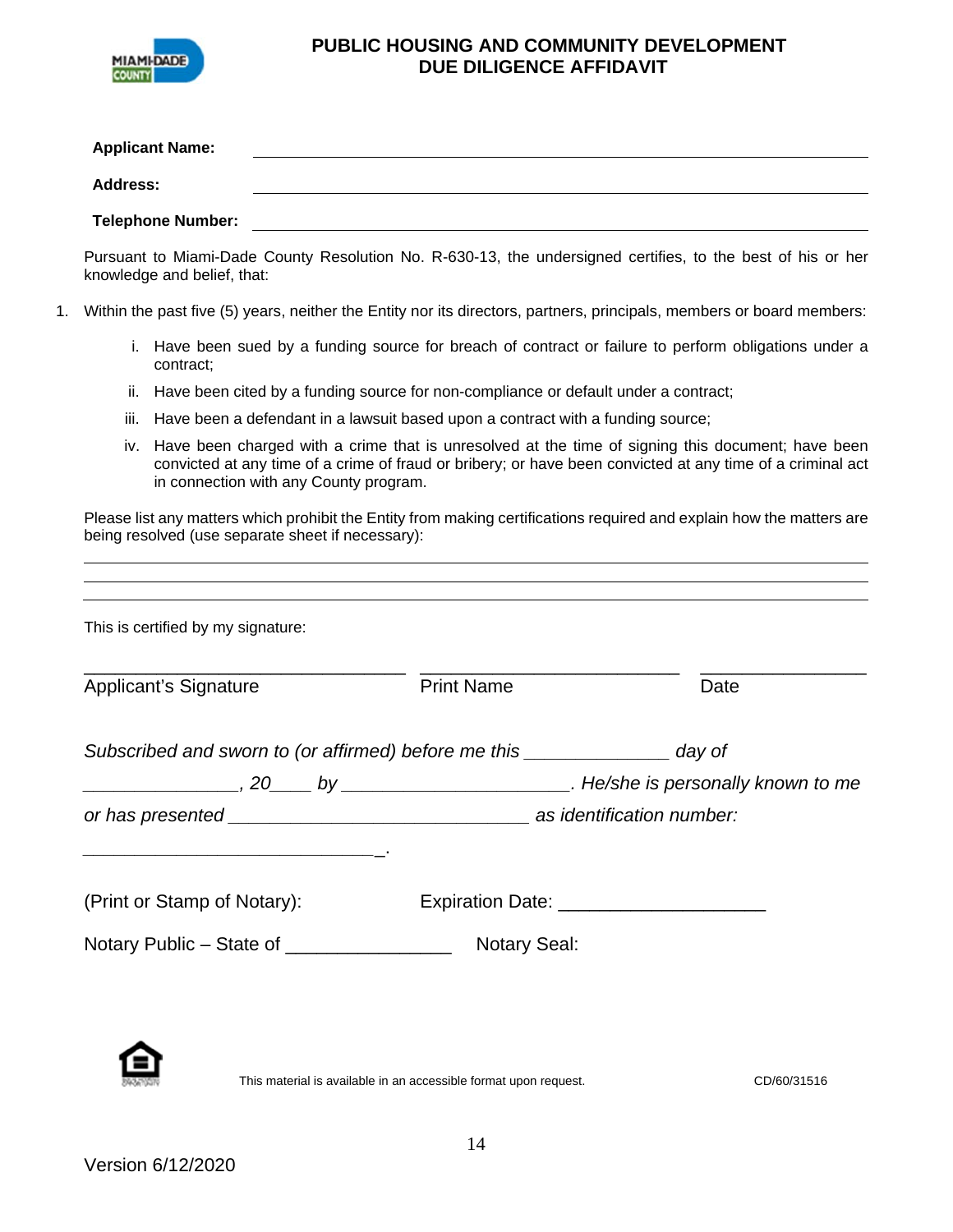

## **PUBLIC HOUSING AND COMMUNITY DEVELOPMENT FY 2020 SHIP RFA CERTIFICATION OF ACCURACY**

This page must be signed by the authorized representative of the Applicant/Developer as to the accuracy and completeness of this proposal. No proposals will be accepted without this document.

I hereby certify that this proposal is complete and all information included herein is true and accurate.

Name of Applicant: \_\_\_\_\_\_\_\_\_\_\_\_\_\_\_\_\_\_\_\_\_\_\_\_\_\_\_\_\_\_\_\_\_\_\_\_\_\_\_\_\_\_\_\_\_\_\_\_\_

Authorized Representative: \_\_\_\_\_\_\_\_\_\_\_\_\_\_\_\_\_\_\_\_\_\_\_\_\_\_\_\_\_\_\_\_\_\_\_ (print name)

Title: \_\_\_\_\_\_\_\_\_\_\_\_\_\_\_\_\_\_\_\_\_\_\_\_\_\_\_\_\_\_\_\_\_

Signature: \_\_\_\_\_\_\_\_\_\_\_\_\_\_\_\_\_\_\_\_\_\_\_\_\_\_\_\_\_

| ∩ate∙<br>υαισ. |  |
|----------------|--|
|                |  |



This material is available in an accessible format upon request. CD/60/31516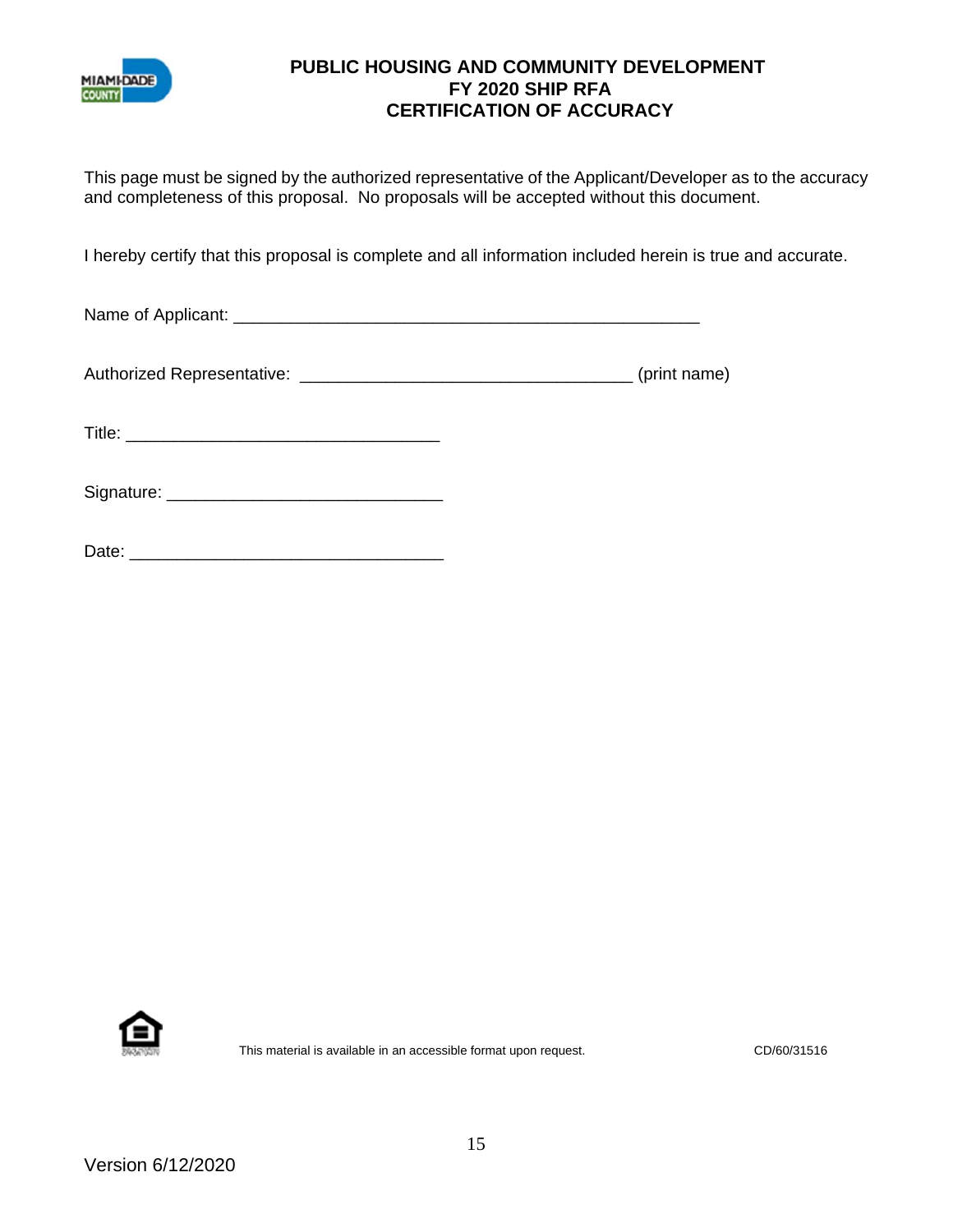# **APPLICATION CHECKLIST**

Please note points will **only** be awarded when supporting documentation outlined in the Application Checklist is **both accurately labeled and attached to your electronic application**. **Points will not be awarded in cases where supporting documentation is inaccurately labeled or uploaded and/or attached to the wrong question.** 

### **ALL DOCUMENTS MUST HAVE A COVER SHEET AND PAGE NUMBERS**

#### **ALL items listed in the following checklist labeled REQUIRED must be included with your application submission**

| Tab              | <b>Document</b>                                                                                                                                                                                                                                  | <b>Required</b>       | <b>Include Cover</b><br>Sheet &<br><b>Attachment</b><br><b>Number</b> |
|------------------|--------------------------------------------------------------------------------------------------------------------------------------------------------------------------------------------------------------------------------------------------|-----------------------|-----------------------------------------------------------------------|
| 1.               | <b>Application Cover Sheet</b>                                                                                                                                                                                                                   | Required              |                                                                       |
| 2.               | <b>Application Checklist/Table of Contents</b>                                                                                                                                                                                                   | Required              | <b>Attachment 1</b>                                                   |
| 3.               | <b>Application:</b>                                                                                                                                                                                                                              |                       |                                                                       |
|                  | <b>Abbreviated Activity Description</b>                                                                                                                                                                                                          | Required              | <b>Attachment 2</b>                                                   |
|                  | Activity Location and Description of Service Area (Include interior and<br>exterior pictures of activity location.)                                                                                                                              | Required              | <b>Attachment 3</b>                                                   |
|                  | Statement of Metropolitan Significance (Only for activities in Entitlement<br>Cities.)                                                                                                                                                           | Only If<br>Applicable | <b>Attachment 4</b>                                                   |
| 4.               | Scope of Services - Include Detailed Activity Description, Location,<br>Proposed Accomplishments, and Action Steps                                                                                                                               | Required              | <b>Attachment 5</b>                                                   |
| 5.               | Budget - The applicant shall submit a full and complete total budget including a listing of all funds, which<br>are expected to be utilized as a match or to partially fund the project or program including funds requested<br>in this proposal |                       |                                                                       |
|                  | <b>Entity Budget</b>                                                                                                                                                                                                                             | Required              | <b>Attachment 6</b>                                                   |
|                  | <b>Entity Assets and Liabilities</b>                                                                                                                                                                                                             | Required              | <b>Attachment 7</b>                                                   |
|                  | Audited Financial Statements or a Certified Financial Statement,<br>certified by an independent 3rd party auditor.                                                                                                                               | Required              | <b>Attachment 8</b>                                                   |
|                  | <b>Detailed Activity Budget</b>                                                                                                                                                                                                                  | Required              | <b>Attachment 9</b>                                                   |
|                  | Five-Year Operating Pro-Forma                                                                                                                                                                                                                    | Only If<br>Applicable | <b>Attachment 10</b>                                                  |
|                  | Sources & Uses Statement for Proposed Activity                                                                                                                                                                                                   | Required              | <b>Attachment 11</b>                                                  |
|                  | Leveraged Sources (Award Letters, Signed Affidavits, and/or Letters of<br>Commitment)                                                                                                                                                            | Required              | <b>Attachment 12</b>                                                  |
| $\overline{7}$ . | <b>Due Diligence Affidavit</b>                                                                                                                                                                                                                   | Required              | <b>Attachment 13</b>                                                  |
| 8.               | W-9 Form - Request for Taxpayer Identification Number & Certification                                                                                                                                                                            | Required              | <b>Attachment 14</b>                                                  |
| 9.               | <b>Certification of Accuracy</b>                                                                                                                                                                                                                 | Required              | <b>Attachment 15</b>                                                  |
| 10.              | Tax Exempt Status Letter - Evidence of not-for-profit status.                                                                                                                                                                                    | Only If<br>Applicable | <b>Attachment 16</b>                                                  |
| 11.              | IRS 990 - Description of not-for-profit status.                                                                                                                                                                                                  | Required              | <b>Attachment 17</b>                                                  |
| 12.              | Governing Board - Names and addresses.                                                                                                                                                                                                           | Required              | <b>Attachment 18</b>                                                  |
| 13.              | Current Articles of Incorporation and Corporate Documents - Please label and include page numbers<br>for each of the sections listed below.                                                                                                      |                       |                                                                       |
|                  | Articles of Incorporation/Corporate Certification                                                                                                                                                                                                | Required              | <b>Attachment 19</b>                                                  |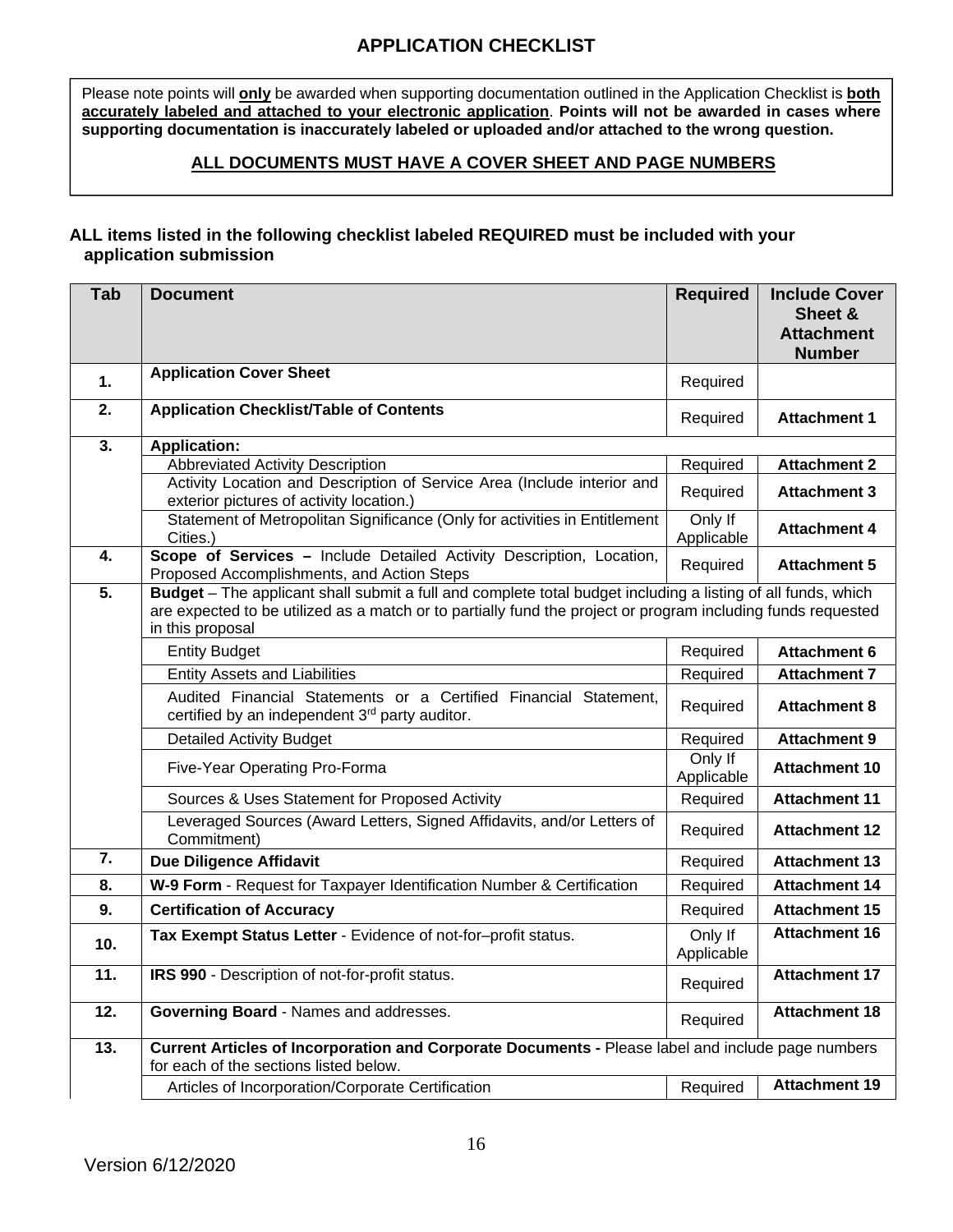| Tab | <b>Document</b>                                                                                                                                                                                                                                                                                                                                                              | <b>Required</b>       | <b>Include Cover</b><br>Sheet &    |
|-----|------------------------------------------------------------------------------------------------------------------------------------------------------------------------------------------------------------------------------------------------------------------------------------------------------------------------------------------------------------------------------|-----------------------|------------------------------------|
|     |                                                                                                                                                                                                                                                                                                                                                                              |                       | <b>Attachment</b><br><b>Number</b> |
|     | Current Certificate of Good Standing or Certificate of Status - From the<br>State of Florida                                                                                                                                                                                                                                                                                 | Required              | <b>Attachment 20</b>               |
|     | <b>Business License</b>                                                                                                                                                                                                                                                                                                                                                      |                       | <b>Attachment 21</b>               |
|     | Partnership Agreement                                                                                                                                                                                                                                                                                                                                                        | Only if               | <b>Attachment 22</b>               |
|     |                                                                                                                                                                                                                                                                                                                                                                              | Applicable            |                                    |
|     | Board Resolutions (If applicable)                                                                                                                                                                                                                                                                                                                                            | Only if<br>Applicable | <b>Attachment 23</b>               |
| 14. | <b>Current By-Laws</b>                                                                                                                                                                                                                                                                                                                                                       | Required              | <b>Attachment 24</b>               |
| 15. | Contact Information for All Partners - Names of the organizations,<br>individuals and the specific governmental agencies involved in the<br>partnership, to include contact person(s), addresses and telephone<br>numbers for each and their role in the project. Identify not-for-profit versus<br>for-profit organizations and include DUNS numbers for each organization. | Required              | <b>Attachment 25</b>               |
| 16. | Résumés and Organizational Chart (including resumes for all HBC<br>counselors)                                                                                                                                                                                                                                                                                               | Required              | <b>Attachment 26</b>               |
| 17. | <b>Appeals or Other Pending Issues</b>                                                                                                                                                                                                                                                                                                                                       | Only if<br>Applicable | <b>Attachment 27</b>               |
| 18. | Collaborative Agreements with Service Providers (signed and dated)                                                                                                                                                                                                                                                                                                           | Required              | <b>Attachment 28</b>               |
| 19. | <b>Marketing and Outreach Plan</b>                                                                                                                                                                                                                                                                                                                                           | Required              | <b>Attachment 29</b>               |
| 20. | <b>Comprehensive Training Curriculum with supporting documentation</b>                                                                                                                                                                                                                                                                                                       | Required              | <b>Attachment 30</b>               |
| 21. | Past Experience as Homebuyer Counseling (HC) provider                                                                                                                                                                                                                                                                                                                        |                       |                                    |
|     | Documentation that the homebuyer counseling entity is a member of the<br>National Industry Standards for Homeownership Education and<br><b>Counseling Services</b>                                                                                                                                                                                                           | Required              | <b>Attachment 31</b>               |
| 22. | Proof of a HUD Client Management System<br>Documentation should include proof of purchase/lease of system and<br>reflect the total number of clients served within one year prior to the date<br>of this RFA application.                                                                                                                                                    | Required              | <b>Attachment 32</b>               |
| 23. | <b>Corporate Affiliations</b>                                                                                                                                                                                                                                                                                                                                                | Required              | Attachment 33                      |
| 24. | Homebuyer Counseling Track Record (documentation of successful graduates)                                                                                                                                                                                                                                                                                                    |                       |                                    |
| 25. | Graduates who successfully completed homebuyer education workshops                                                                                                                                                                                                                                                                                                           | Required              | <b>Attachment 34</b>               |
| 26. | Graduates who successfully achieved homeownership                                                                                                                                                                                                                                                                                                                            | Required              | <b>Attachment 35</b>               |
| 27. | Graduates who successfully completed post purchase counseling<br>workshops                                                                                                                                                                                                                                                                                                   | Required              | <b>Attachment 36</b>               |
| 28. | Employed HUD Certified Homebuyer Counselors (documentation of<br>certificates of certification)                                                                                                                                                                                                                                                                              | Required              | <b>Attachment 37</b>               |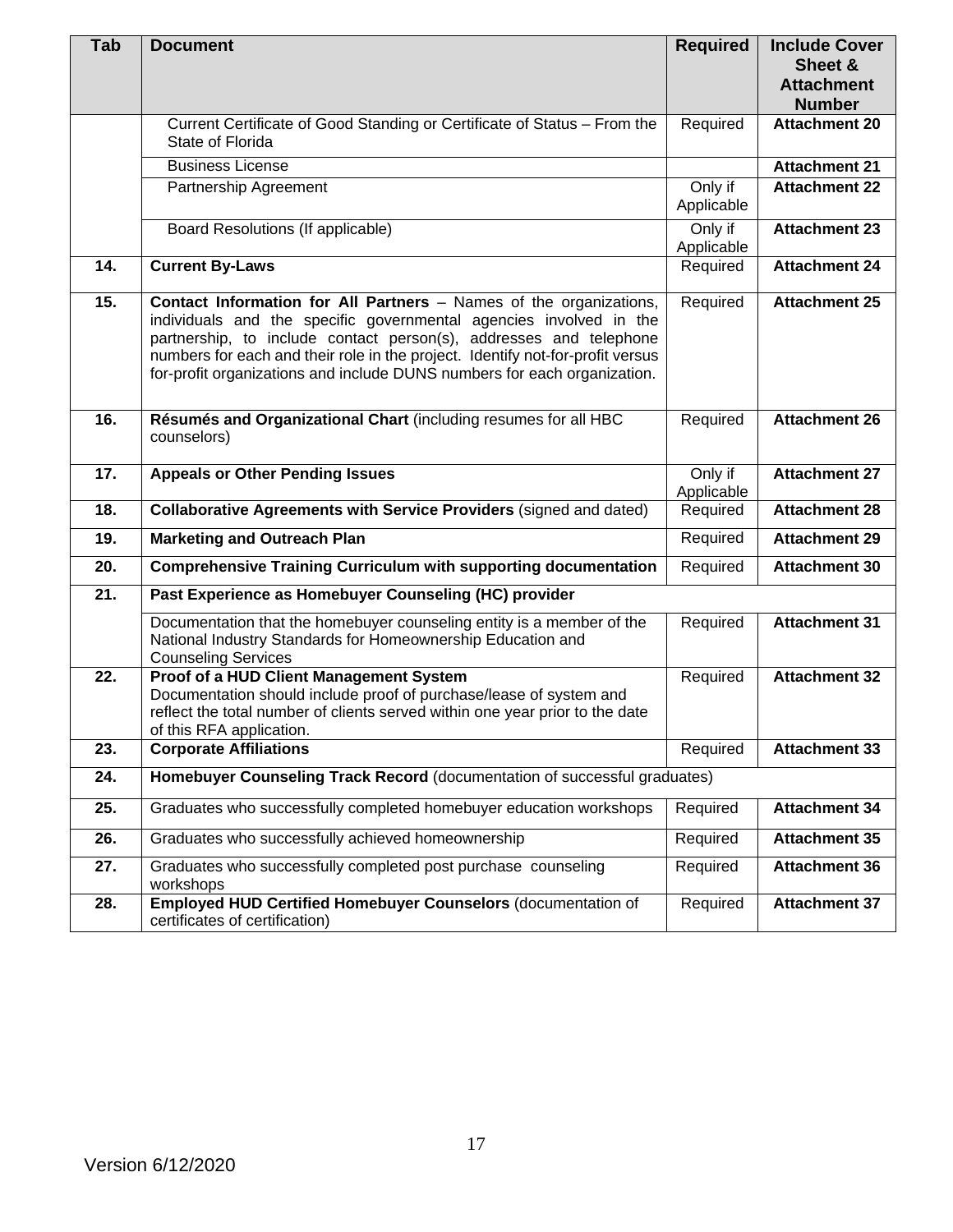# **HOMEBUYER EDUCATION AND COUNSELING SCORING CRITERIA ORGANIZATIONAL CAPACITY AND SOUNDNESS OF APPROACH** (105 Points)

| 1. | How many years has the organization provided homebuyer education and counseling services? Must provide<br>documented proof to receive points. - Attachment 31                                                                                                                                                                                                                            |
|----|------------------------------------------------------------------------------------------------------------------------------------------------------------------------------------------------------------------------------------------------------------------------------------------------------------------------------------------------------------------------------------------|
|    | No Documentation (0 points) $\Box$ 1-4 years (4 points) $\Box$ 5-7 years (6 points) $\Box$ 8 or more years (10 points)                                                                                                                                                                                                                                                                   |
| 2. | Is the homebuyer counseling entity a member of the National Industry Standards for Homeownership<br>Education and Counseling? Must include documented proof to receive points. - Attachment 31                                                                                                                                                                                           |
|    | $\Box$ No (0 points)<br>$\Box$ Yes (10 points)                                                                                                                                                                                                                                                                                                                                           |
| 3. | Does the homebuyer counseling entity utilize a HUD compliant Client Management System for data<br>collection and reporting? Must include documented proof to receive points. (proof of purchase and/or lease of<br>system; with screen print from system that reflects the total number of clients served within one year prior to the date<br>of this RFA application). - Attachment 32 |
|    | $\Box$ No (0 points)<br>$\Box$ Yes (5 points)                                                                                                                                                                                                                                                                                                                                            |
| 4. | How many years of experience do the homebuyer counselors have? Add the number of years of experience<br>of all HUD-certified homebuyer counselors. Must include documented proof to receive points. - Attachment 26                                                                                                                                                                      |
|    | No Documentation (0 points) $\Box$ 1-5 years (1 point) $\Box$ 6-10 years (2 points) $\Box$ 11 or more years (5 points)                                                                                                                                                                                                                                                                   |
| 5. | Does the organization have the capability and expertise to provide detailed training on County mortgage<br>programs and private sector lender programs to assist low to moderate-income home buyers?<br>Must provide documented proof to receive points. - Attachment 28<br>$\Box$ No Documentation (0 points) $\Box$ Yes (5 points)                                                     |
|    |                                                                                                                                                                                                                                                                                                                                                                                          |
| 6. | What is the percentage of homebuyer counselors that are currently HUD-certified? Must provide current<br>documented proof to receive points. (copies of certifications dated within the last two years) - Attachment 26 and 37                                                                                                                                                           |
|    | How many counselors does the agency have? ____<br>How many HUD-Certified counselors does the agency have?                                                                                                                                                                                                                                                                                |
|    | 69% or less than (0 points) $\Box$ 70-79% (1 point)<br>$\Box$ 80-89% (2 points)<br>$\Box$ 90-100% (3 points)                                                                                                                                                                                                                                                                             |
| 7. | Has your organization received other funding for counseling services? Must include documented proof to<br>receive points. - Attachment 12                                                                                                                                                                                                                                                |
|    | No (0 points)<br>$\Box$ Yes (7 points)                                                                                                                                                                                                                                                                                                                                                   |
| 8. | How many participants successfully completed and/or graduated from your program in the 12 months prior<br>to the date of this application? Must include documented proof to receive points. (participant verification) $-$<br>Attachment 34                                                                                                                                              |
|    | less than 100 (0 points)<br>$\Box$ 100 (2 points)<br>200 (5 points)                                                                                                                                                                                                                                                                                                                      |
|    | 300 (10 points)<br>$\Box$ 500 or more (15 points)                                                                                                                                                                                                                                                                                                                                        |
|    |                                                                                                                                                                                                                                                                                                                                                                                          |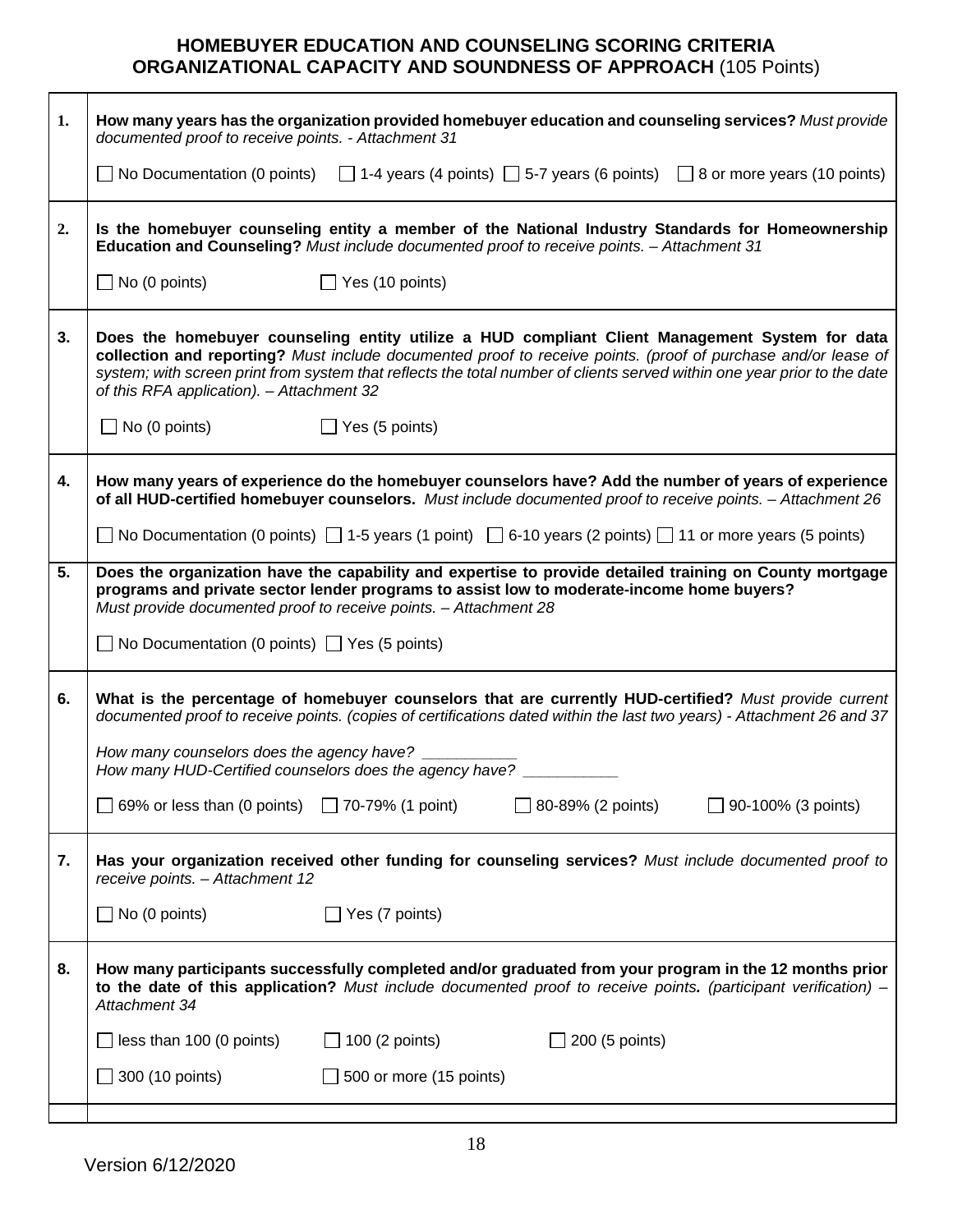| 9.  | How many participants successfully achieved homeownership in the 12 months prior to the date of this<br>application? Must include documented proof to receive points. (proof of homeownership required) – Attachment 35                                                                                                                                                                                                        |  |  |
|-----|--------------------------------------------------------------------------------------------------------------------------------------------------------------------------------------------------------------------------------------------------------------------------------------------------------------------------------------------------------------------------------------------------------------------------------|--|--|
|     | $\Box$ Less than 25 (0 points)<br>$\Box$ 26-49 (5 points)<br>$\Box$ 50 or more (10 points)                                                                                                                                                                                                                                                                                                                                     |  |  |
| 10. | Does the applicant have a comprehensive training curriculum? Must include training curriculum documentation<br>to receive points. A comprehensive training curriculum must reflect detailed course content, learning objectives and<br>benchmarks for each category of services provided. - Attachment 30                                                                                                                      |  |  |
|     | ■ No Documentation (0 points) ■ Marginal (2 points) ■ Moderate (6 points) ■ Comprehensive (10 points)                                                                                                                                                                                                                                                                                                                          |  |  |
| 11. | Number of training locations within 1/3-mile accessible to public transportation? Must include documented<br>proof to receive points. Note, the 1/3-mile distance must be walkable. There must not be natural or man-made<br>barriers, such as lakes, canals, gated communities, highways, fences, etc., that restrict the ability of clients to walk<br>from public transportation to the training location. $-A$ ttachment 5 |  |  |
|     | $\Box$ No locations within 1/3-mile (0 points)                                                                                                                                                                                                                                                                                                                                                                                 |  |  |
|     | $\Box$ 1 location within 1/3-mile (3 points)                                                                                                                                                                                                                                                                                                                                                                                   |  |  |
|     | $\Box$ 2 or more locations within 1/3-mile (5 points)                                                                                                                                                                                                                                                                                                                                                                          |  |  |
| 12. | Is there a cost for the client to participate in the homebuyer education and counseling workshops? (exclusive<br>of required fees for credit reports) Must include documented proof to receive points. - Attachment 9                                                                                                                                                                                                          |  |  |
|     | $\Box$ \$51 or more (0 points)<br>$\Box$ \$1 - \$50 (5 points)<br>$\Box$ \$0 (15 points)                                                                                                                                                                                                                                                                                                                                       |  |  |
| 13. | Has the agency provided post purchase counseling workshops for persons previously served by your<br>organization? Must include documented proof of previous workshops to receive points. - Attachment 36                                                                                                                                                                                                                       |  |  |
|     | $\Box$ No (0 points)<br>$\Box$ Yes (5 points)                                                                                                                                                                                                                                                                                                                                                                                  |  |  |
| 14. | Provide the agency's cost per client for each of the items below (for informational purposes only):                                                                                                                                                                                                                                                                                                                            |  |  |
|     | a) Homebuyer Education and Counseling Services Workshop Only \$<br>How many students do you expect to attend?                                                                                                                                                                                                                                                                                                                  |  |  |
|     | b) Homebuyer Education/Counseling Services Only \$<br>How many clients do you expect to serve? ______                                                                                                                                                                                                                                                                                                                          |  |  |
|     | c) Financial Literacy Workshop Only \$<br>How many students do you expect to attend?                                                                                                                                                                                                                                                                                                                                           |  |  |
|     | d) Foreclosure Prevention Counseling Only \$<br>How many clients do you expect to serve? ______                                                                                                                                                                                                                                                                                                                                |  |  |

 $\mathbf{r}$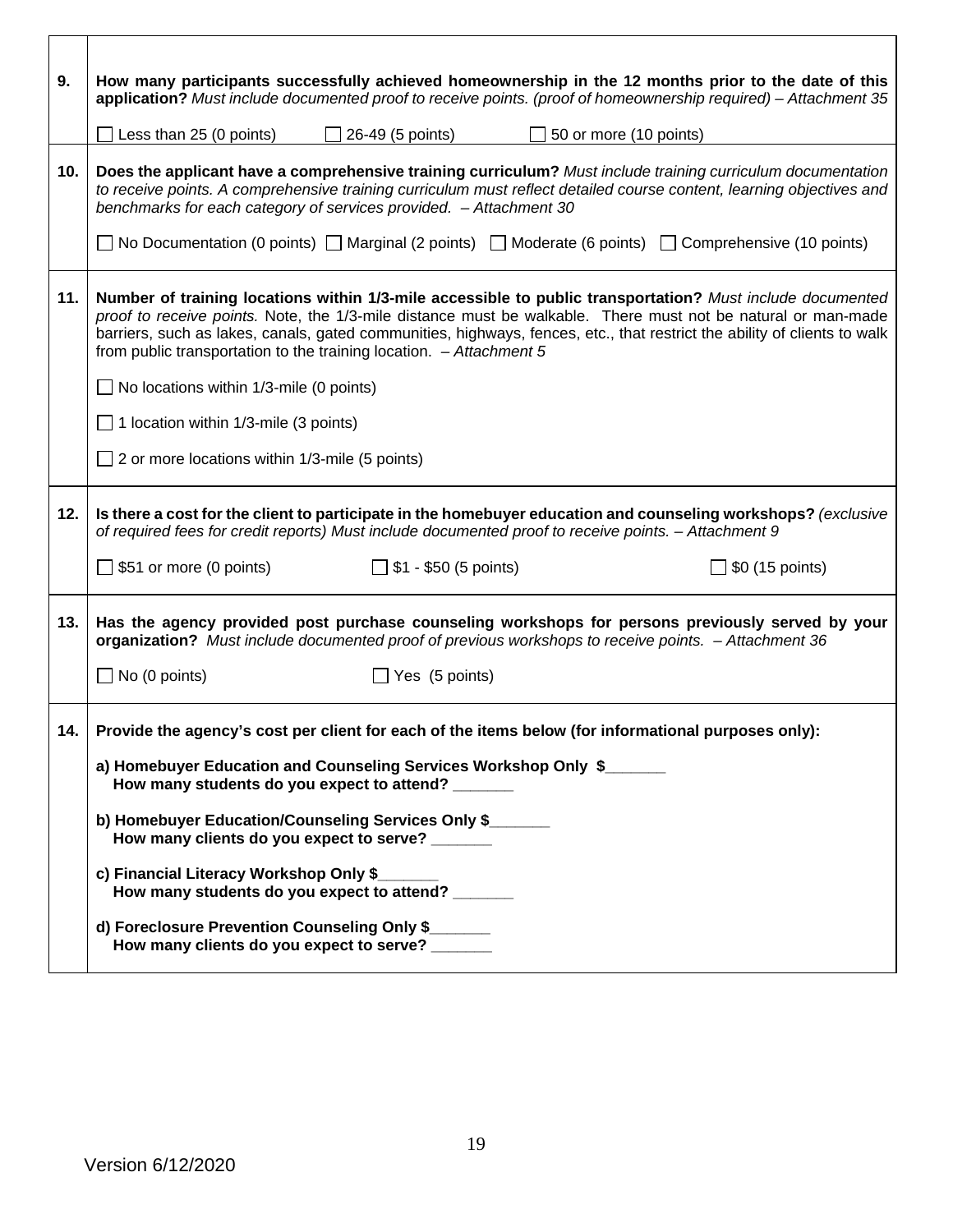# **Due Diligence Check List**

PHCD will adhere to compliance guidelines pursuant to Resolution No. R-630-13 approved by the Miami-Dade County Board of County Commissioners on July 16, 2013, requiring a Due Diligence investigation on all applicants using the following websites and/or reports:

Miami-Dade Office of the Inspector General

Vendor registration documents, affidavits and applicable licenses

Florida Department of Business and Professional Regulation

Insurance and/or bonds as applicable

SBD Violations Reports

Florida Convicted Vendor List

Contractor Debarment Report

Delinquent Contractors

Goal Deficit Mark-Up Report

Suspended Contractors

Florida Suspended Contractors

Federal Excluded Parties List System

Sudan-Iran Affidavit

State of Florida Corporations

Capital Improvements Information System

A&E Technical Certification Report

Pre-Qualification Report

Web search for compliance and performance (Better Business Bureau and other jurisdictions)

Reference checks for contracts with similar scope (other County departments, agencies and firms)

Tax Returns, Financial Statements (Audited), Pro Forma statements, and other financial documents

Local Public Records Search (Miami-Dade Clerk of Courts)

Dun & Bradstreet Financial Reports

Public Access to Court Electronic Records (PACER)